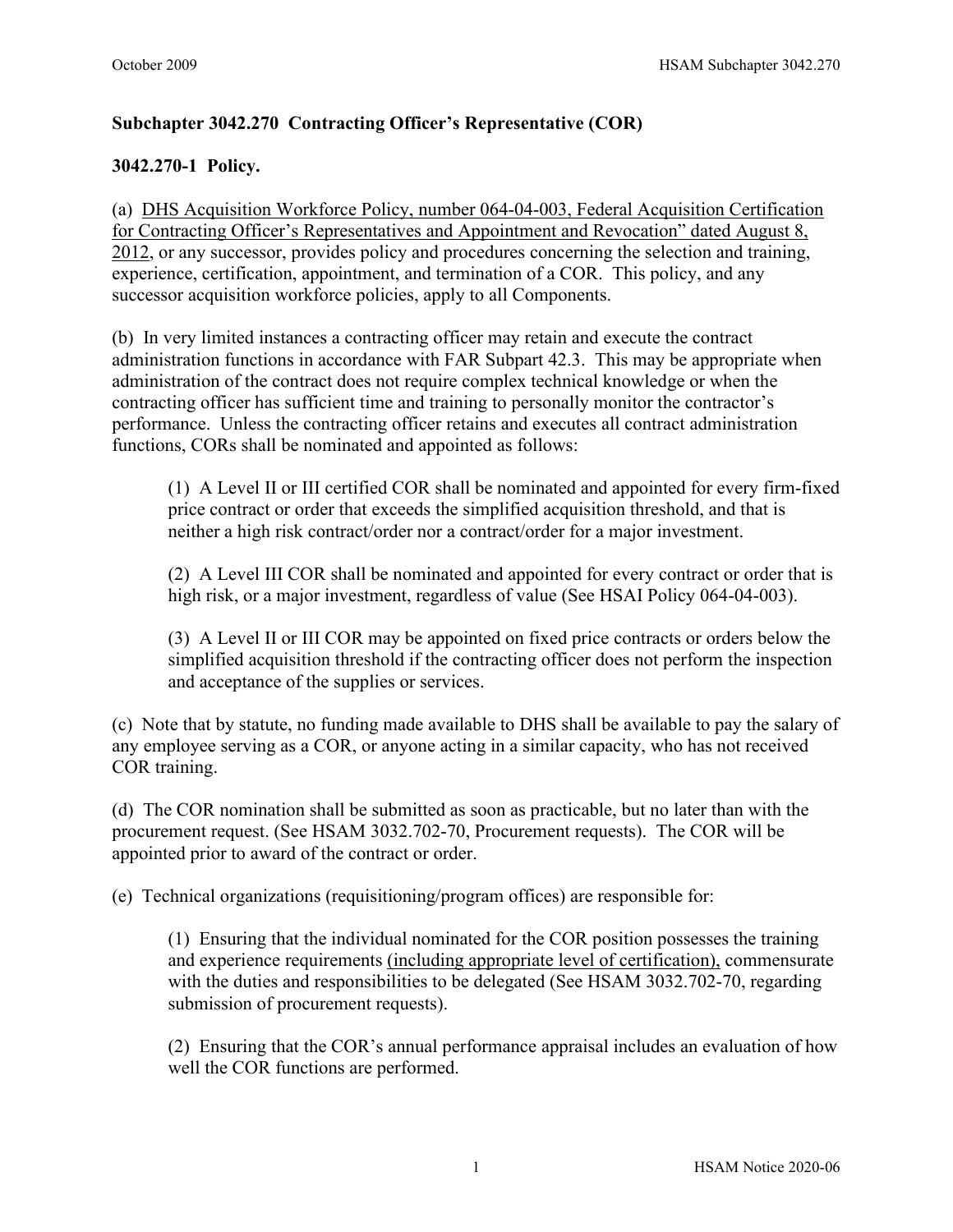#### **3042.270-2 COR nomination process.**

(a) The DHS COR Nomination Letter format in Appendix W shall be used for nominating a prospective COR, except that Components may use their own form if it contains all of the information in the Appendix W format.

(b) Each COR nomination package will include, in addition to the COR Nomination Letter, the documents or information required by Appendix W, as summarized below:

(1) Federal Acquisition Certification for CORs.

(2) Training qualifications which confirm initial COR certification training of at least 40 hours for Level II and 60 hours for Level III and 40 hours continuous learning points (CLPs) earned within the last two years (for either Level II or III). Eight of the CLPs must have been earned in resident or online COR-related classes. One hour of procurement ethics training must have been completed within the past year.

- (3) Technical and experience qualifications.
- (4) COR contact information.
- (5) Other information as appropriate.

### **3042.270-3 COR appointment letter.**

(a) The DHS COR Appointment Letter Format in Appendix W, shall be used in preparing the DHS COR or Alternate COR appointment letter and for ensuring format/framework consistency throughout the DHS. Supplements to the required COR appointment letters framework elements/content must be established with Component written procedures.

(b) Required key elements for the DHS COR appointment letter are: COR core responsibilities and functions, exclusions, and authority, ethics and training. DHS required elements (see Appendix W, Exhibits 1-3) must be addressed in each COR appointment letter as described below, unless otherwise not applicable or delegated by the contracting officer:

(1) Core COR responsibilities and functions. For DHS, the five core responsibility elements (performing surveillance/inspections/acceptance, monitoring activities including providing input to contractor performance evaluations, making recommendations for invoice and payment, managing Government-furnished property, and managing contractor employee access to facilities or systems) shall be specifically delegated to at least a Level II COR, unless retained by the contracting officer or not applicable (e.g., contract does not include Government-furnished property or security access requirements) or delegated by the contracting officer to a contract administration office. The detailed content instructions for each of these five core elements may be expressed, altered or varied through Component's written supplement procedures to the extent the variation is substantially the same in nature. (See Appendix W, Exhibit 1, for described